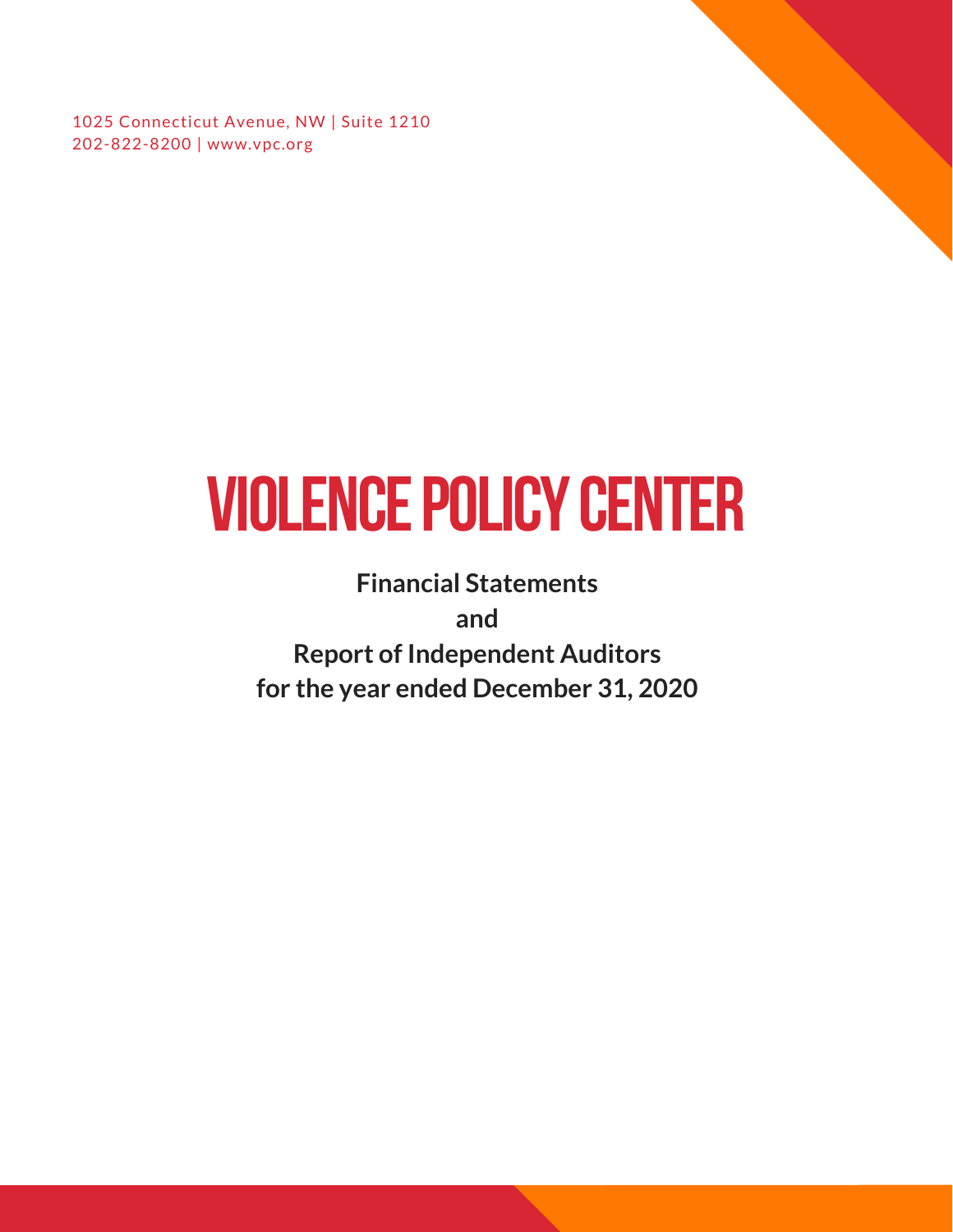# TABLE OF CONTENTS

| Independent auditor's report            | $ -2 $ |
|-----------------------------------------|--------|
| <b>Financial statements:</b>            |        |
| <b>Statement of financial position</b>  | З      |
| <b>Statement of activities</b>          |        |
| <b>Statement of functional expenses</b> | 5      |
| <b>Statement of cash flows</b>          | 6      |
| Notes to financial statements           | 7-9    |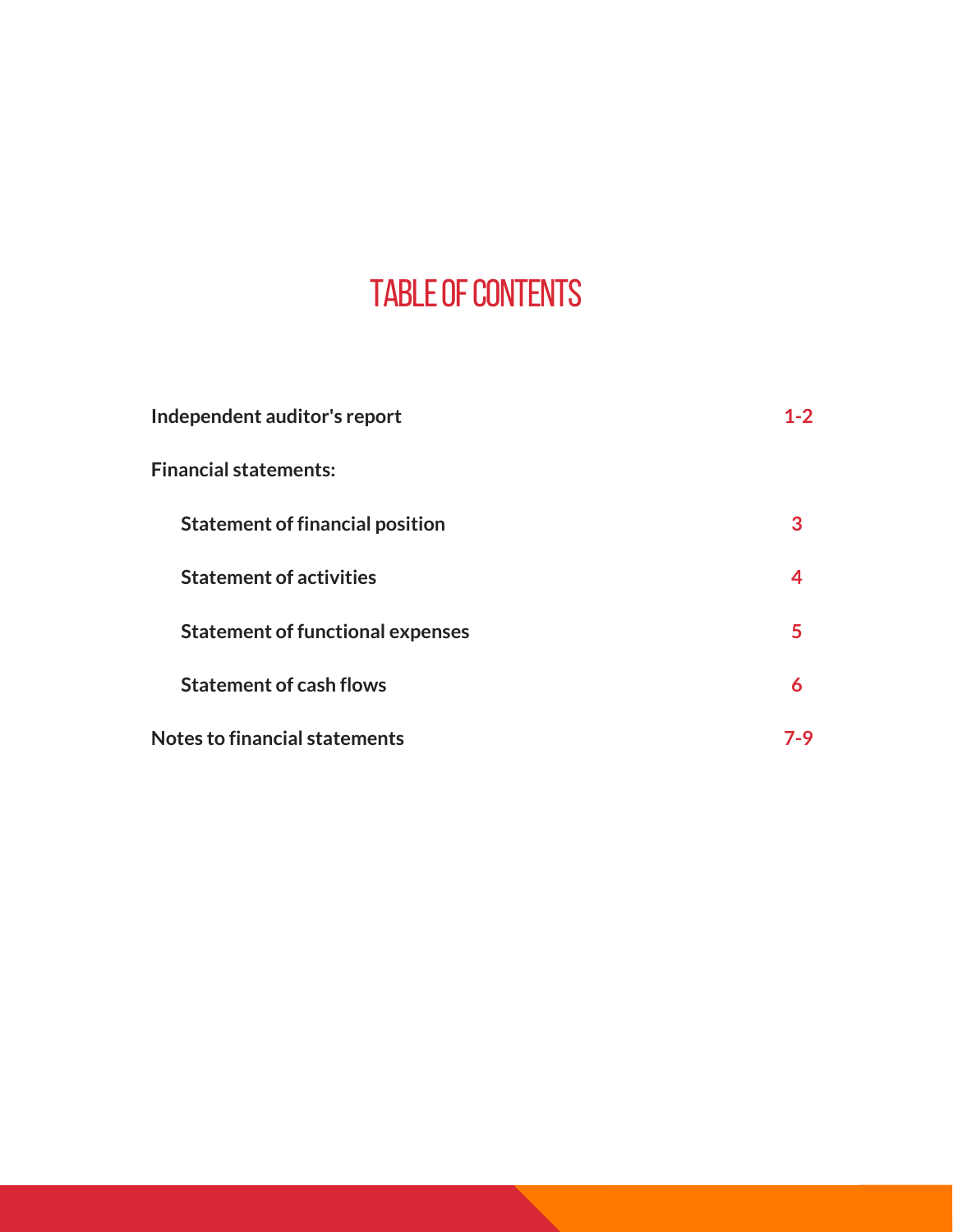## DESAI COMPANY CERTIFIED PUBLIC ACCOUNTANTS INDEPENDENT AUDITOR'S REPORT

The Board of Directors Violence Policy Center

#### **Opinion**

We have audited the accompanying financial statements of Violence Policy Center (VPC) (a nonprofit organization), which are comprised of the statements of financial position as of December 31, 2020; the related statements of activities, functional expenses, and cash flows for the year then ended; and the related notes to the financial statements.

In our opinion, the financial statements referred to above present fairly, in all material respects, the financial position of VPC as of December 31, 2020, and the changes in its net assets and its cash flows for the year then ended in accordance with accounting principles generally accepted in the United States of America.

#### **Basis for Opinion**

We conducted our audits in accordance with auditing standards generally accepted in the United States of America (GAAS). Our responsibilities under those standards are further described in the Auditor's Responsibilities for the Audit of Financial Statements section of our report. We are required to be independent of VPC, and to meet our ethical responsibilities, in accordance with the relevant ethical requirements relating to our audits. We believe that the audit evidence we have obtained is sufficient and appropriate to provide a basis for our audit opinion.

#### **Management's Responsibility for the Financial Statements**

Management is responsible for the preparation and fair presentation of these financial statements in accordance with accounting principles generally accepted in the United States of America; this includes the design, implementation, and maintenance of internal control relevant to the preparation and fair presentation of financial statements that are free from material misstatement, whether due to fraud or error.

In preparing the financial statements, management is required to evaluate whether there are conditions or events, considered in the aggregate, that raise substantial doubt about the organization's ability to continue as a going concern for one year after the date that the financial statements are issued.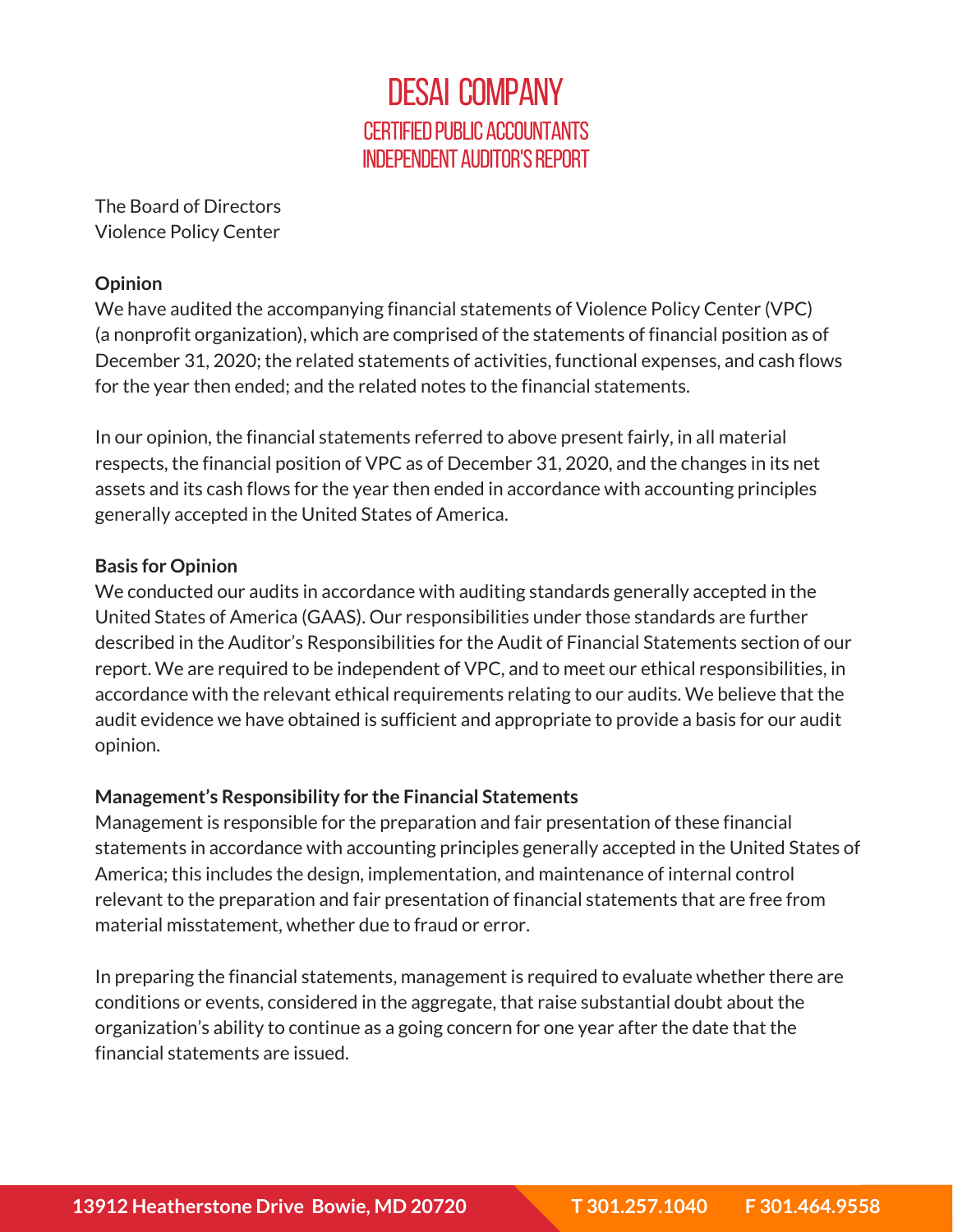## **INDEPENDENT AUDITOR'S REPORT** VIOLENCE POLICY CENTER

#### **Auditor's Responsibility**

Our objectives are to obtain reasonable assurance about whether the financial statements as a whole are free from material misstatement, whether due to fraud or error, and to issue an auditor's report that includes our opinion. Reasonable assurance is a high level of assurance but is not absolute assurance and therefore is not a guarantee that an audit conducted in accordance with GAAS will always detect a material misstatement when it exists. The risk of not detecting a material misstatement resulting from fraud is higher than for one resulting from error, as fraud may involve collusion, forgery, intentional omissions, misrepresentations, or the override of internal control. Misstatements are considered material if there is a substantial likelihood that, individually or in the aggregate, they would influence the judgement made by a reasonable user based on the financial statements.

In performing an audit in accordance with GAAS, we:

- Exercise professional judgment and maintain professional skepticism throughout the audit.
- Identify and assess the risks of material misstatement of the financial statements, whether due to fraud or error, and design and perform audit procedures responsive to those risks. Such procedures include examining, on a test basis, evidence regarding the amounts and disclosures in the financial statements.
- Obtain an understanding of internal control relevant to the audit in order to design audit procedures that are appropriate in the circumstances, but not for the purpose of expressing an opinion on the effectiveness of the organization's internal control. Accordingly, no such opinion is expressed.
- Evaluate the appropriateness of accounting policies used and the reasonableness of significant accounting estimates made by management, as well as evaluate the overall presentation of the financial statements.
- Conclude whether, in our judgment, there are conditions or events, considered in the aggregate, that raise substantial doubt about the organization's ability to continue as a going concern for a reasonable period of time.

We are required to communicate with those charged with governance regarding, among other matters, the planned scope and timing of the audit, significant audit findings, and certain internal control related matters that we identified during the audit.

Dealo<sup>s</sup> (gmpony-

Bowie, Maryland November 7, 2021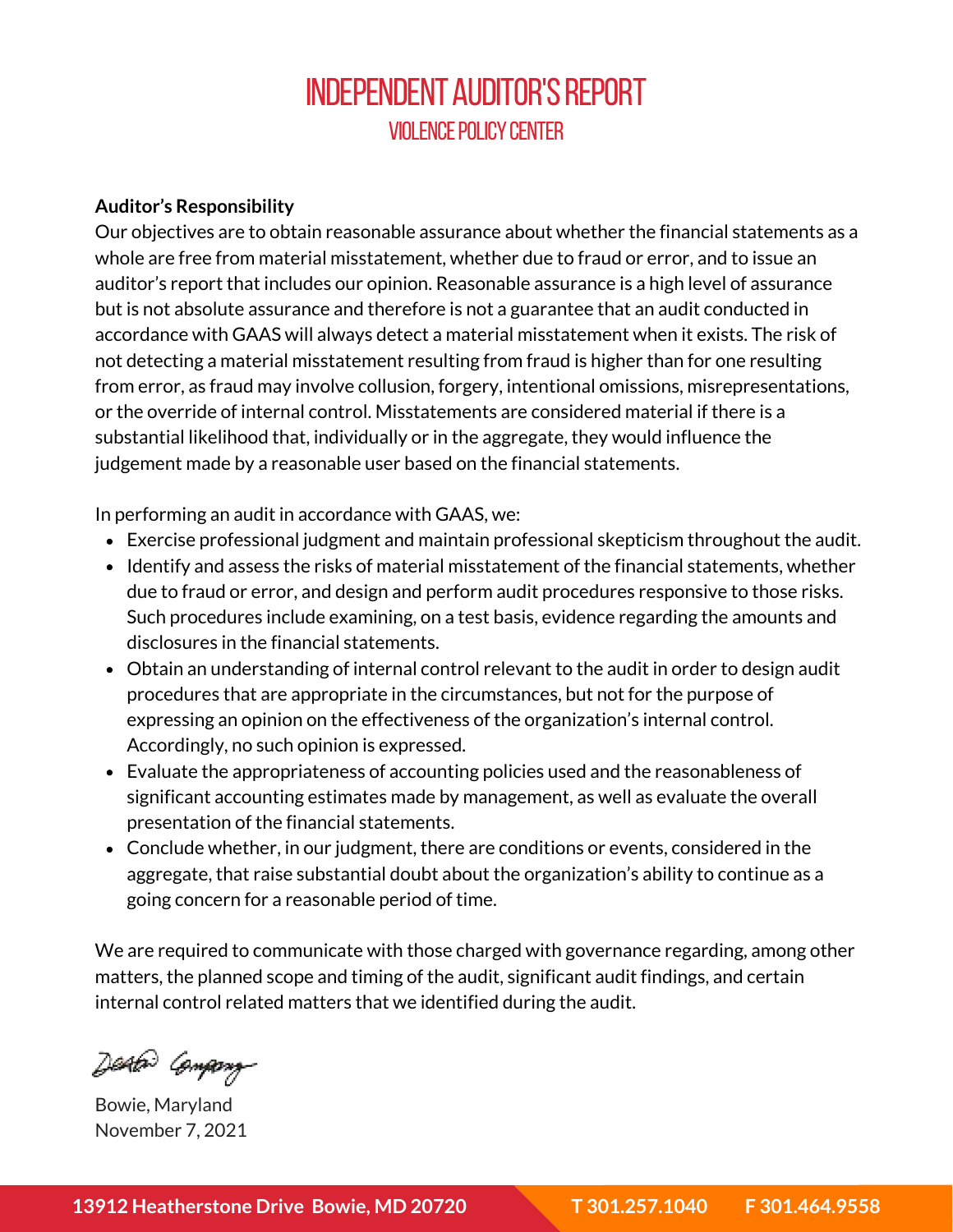## **VIOLENCE POLICY CENTER** STATEMENT OF FINANCIAL POSITION DECEMBER31,2020

## **ASSETS**

| <b>Current assets</b>                   |                        |
|-----------------------------------------|------------------------|
| <b>Cash and cash equivalents</b>        | \$1,718,831            |
| <b>Prepaid expenses</b>                 | 13,044                 |
| <b>Accounts receivable</b>              |                        |
| <b>Security deposit</b>                 | 26,364                 |
| <b>Total current assets</b>             | \$1,646,527            |
| Non current assets                      |                        |
| <b>Furniture and equipment</b>          | 200,570                |
| less: accumulated depreciation          | 189,773)               |
| <b>Total non current assets</b>         | 10,797                 |
| <b>Total assets</b>                     | \$1,769,036            |
| <b>LIABILITIES AND NET ASSETS</b>       |                        |
| <b>Current liabilities</b>              |                        |
| <b>Accounts payable</b>                 | \$<br>9,503            |
| Loans payable                           | 72,500                 |
| Deferred grants                         | 40,000                 |
| <b>Total current liabilities</b>        | 122,003                |
| <b>Net assets</b>                       |                        |
| <b>Without donor restrictions</b>       | 1,647,033              |
| <b>With donor restrictions</b>          |                        |
| <b>Total net assets</b>                 | 1,647,033              |
| <b>Total liabilities and net assets</b> | \$1,769,036            |
|                                         | See accountant's notes |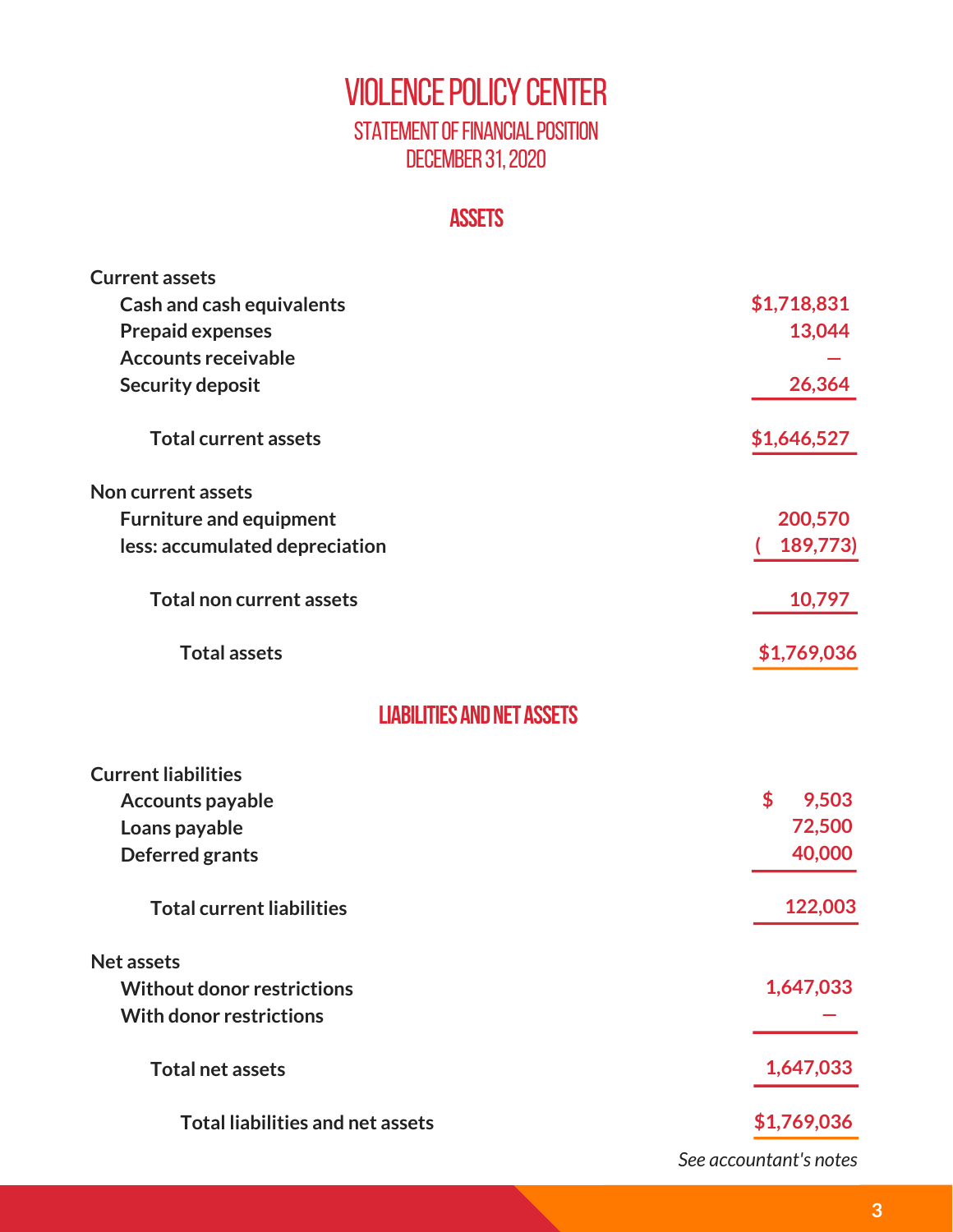## **VIOLENCE POLICY CENTER** STATEMENT OF ACTIVITIES

YEAR ENDED DECEMBER 31, 2020

|                                       | THOLIT DIONOR<br><b>RESTRICTIONS</b> | RESTRICTIONS | <b>TOTAL</b> |
|---------------------------------------|--------------------------------------|--------------|--------------|
| <b>Revenue and support</b>            |                                      |              |              |
| <b>Contributions and grants</b>       | \$905,293                            |              | \$905,293    |
| <b>Interest</b>                       | 969                                  |              | 969          |
| Net assets released from restrictions | 111,335                              | 111,335)     |              |
| <b>Total revenue and support</b>      | \$1,017,597                          | 111,335)     | \$906,262    |
| <b>Expenses</b>                       |                                      |              |              |
| <b>Program services</b>               | 748,564                              |              | 748,564      |
| <b>Supporting services</b>            |                                      |              |              |
| <b>Management and general</b>         | 65,785                               |              | 65,785       |
| <b>Outreach and development</b>       | 66,539                               |              | 66,539       |
| <b>Total supporting services</b>      | 132,324                              |              | 132,324      |
| <b>Total expenses</b>                 | 880,888                              |              | 880,888      |
| Change in net assets                  | 136,709                              | 111,335)     | 25,374       |
| Net assets at beginning of year       | 1,510,324                            | 111,335      | 1,621,659    |
| Net assets at end of year             | \$1,647,033                          | \$           | \$1,647,033  |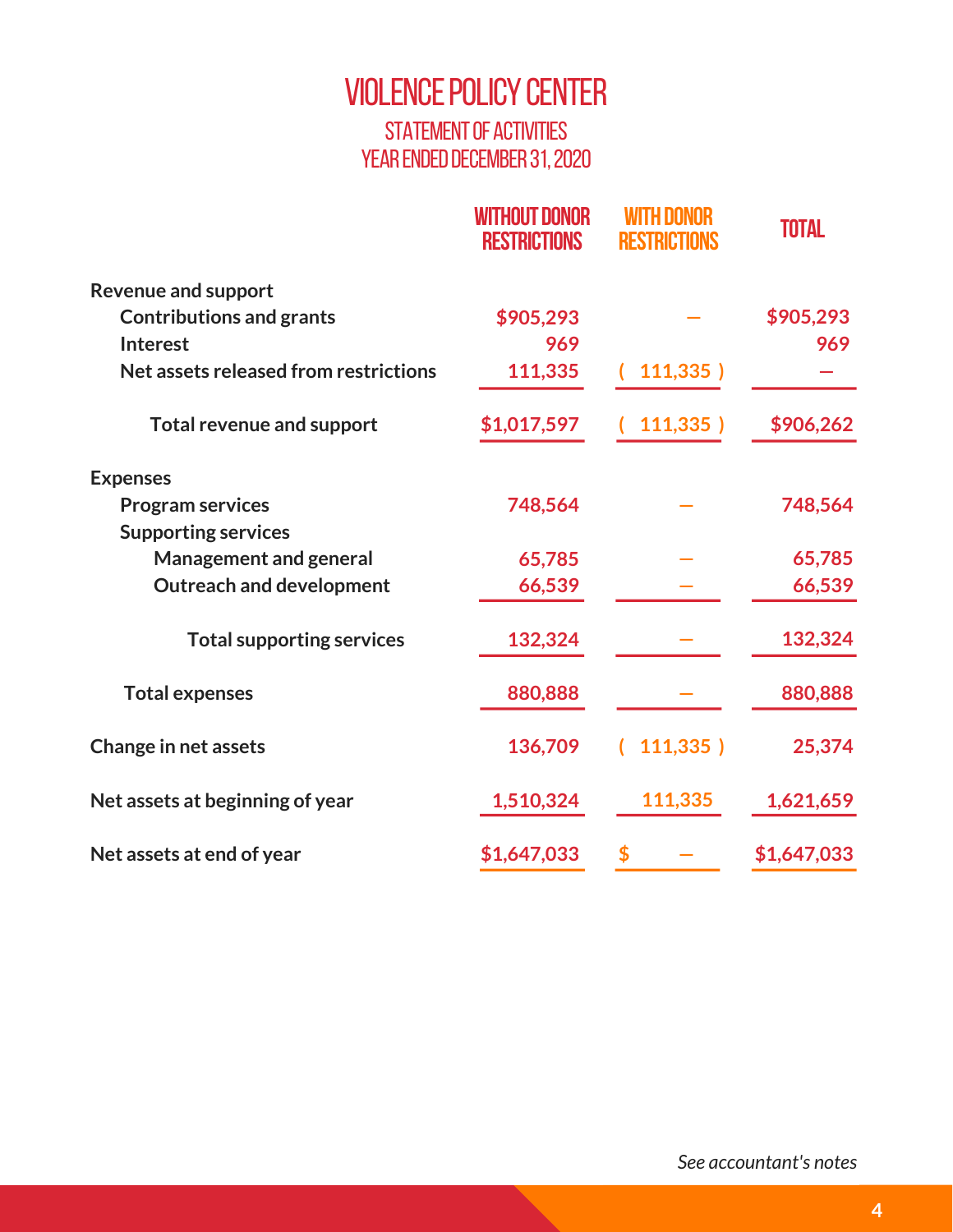## **VIOLENCE POLICY CENTER** STATEMENT OF FUNCTIONAL EXPENSES YEAR ENDED DECEMBER 31, 2020

|                                   | <b>TOTAL</b> | <b>PROGRAM</b><br><b>SERVICES</b> | <b>MANAGEMENT</b><br><b>AND GENERAL</b> | OUTREACH &<br><b>DEVELOPMENT</b> |
|-----------------------------------|--------------|-----------------------------------|-----------------------------------------|----------------------------------|
| <b>Salaries</b>                   | \$456,538    | \$398,367                         | \$22,928                                | \$35,243                         |
| <b>Payroll taxes</b>              | 36,562       | 31,913                            | 1,850                                   | 2,799                            |
| <b>Employee benefits</b>          | 53,451       | 46,654                            | 2,705                                   | 4,092                            |
| <b>Pension plan</b>               | 37,418       | 32,660                            | 1,893                                   | 2,865                            |
| <b>Advertising</b>                | 840          | 733                               | 43                                      | 64                               |
| <b>Bank charges</b>               | 175          | 153                               | 9                                       | 13                               |
| Commissary                        | 1,145        | 999                               | 58                                      | 88                               |
| <b>Consultants</b>                | 76,420       | 69,420                            |                                         | 7,000                            |
| <b>Depreciation</b>               | 7,110        | 6,206                             | 360                                     | 544                              |
| <b>Dues and subscriptions</b>     | 3,891        | 2,183                             | 1,708                                   |                                  |
| <b>Equipment rental</b>           | 110          | 97                                | 5                                       | 8                                |
| <b>Legal and professional</b>     | 25,089       |                                   | 25,089                                  |                                  |
| <b>License and fees</b>           | 1,367        | 1,193                             | 69                                      | 105                              |
| <b>Occupancy</b>                  | 109,204      | 95,319                            | 5,526                                   | 8,359                            |
| <b>Office insurance</b>           | 5,549        | 4,843                             | 281                                     | 425                              |
| <b>Office supplies</b>            | 8,467        | 7,391                             | 428                                     | 648                              |
| Postage                           | 8,422        | 7,351                             | 426                                     | 645                              |
| <b>Press release distribution</b> | 0            |                                   |                                         |                                  |
| <b>Printing</b>                   | 3,481        | 3,039                             | 176                                     | 266                              |
| <b>Research materials</b>         | 0            |                                   |                                         |                                  |
| <b>Telephone/online services</b>  | 33,926       | 29,612                            | 1,717                                   | 2,597                            |
| <b>Temporary help</b>             | 1,561        | 1,561                             |                                         |                                  |
| <b>Travel</b>                     | 10,162       | 8,870                             | 514                                     | 778                              |
| <b>Totals</b>                     | \$880,888    | \$748,564                         | \$65,785                                | \$66,539                         |

*See accountant's notes*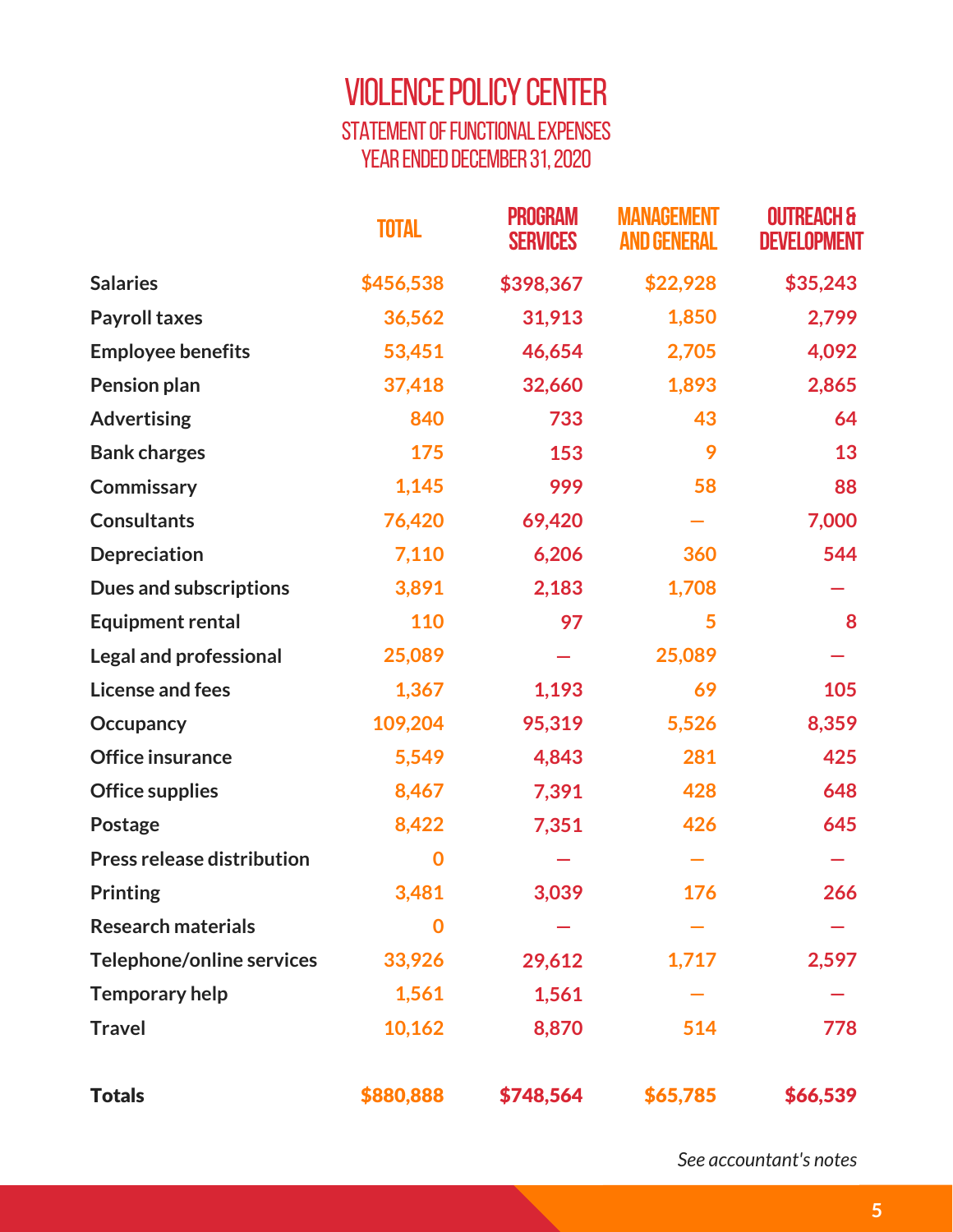## **VIOLENCE POLICY CENTER** STATEMENT OF CASH FLOWS YEAR ENDED DECEMBER 31, 2020

| Cash flows from operating activities                 |             |
|------------------------------------------------------|-------------|
| Change in net assets                                 | \$25,374    |
| Adjustments to reconcile change in net assets to     |             |
| net cash provided by (used in) operating activities: |             |
| <b>Depreciation</b>                                  | 7,110       |
| Increase in security deposit                         |             |
| Increase in prepaid expenses                         | 511)        |
| Increase in deferred grants                          |             |
| Increase in accounts payable                         | 6,727       |
| Increase in loan payable                             | 72,500      |
| <b>Total adjustments</b>                             | 85,826      |
| Net cash provided by operating activities            | 111,200     |
| Cash flows from investing activities                 |             |
| <b>Purchase of furniture and equipment</b>           |             |
| Net increase in cash flow and cash equivalents       | 111,200     |
| Cash and cash equivalents, beginning of year         | 1,607,631   |
| Cash and cash equivalents, end of year               | \$1,718,831 |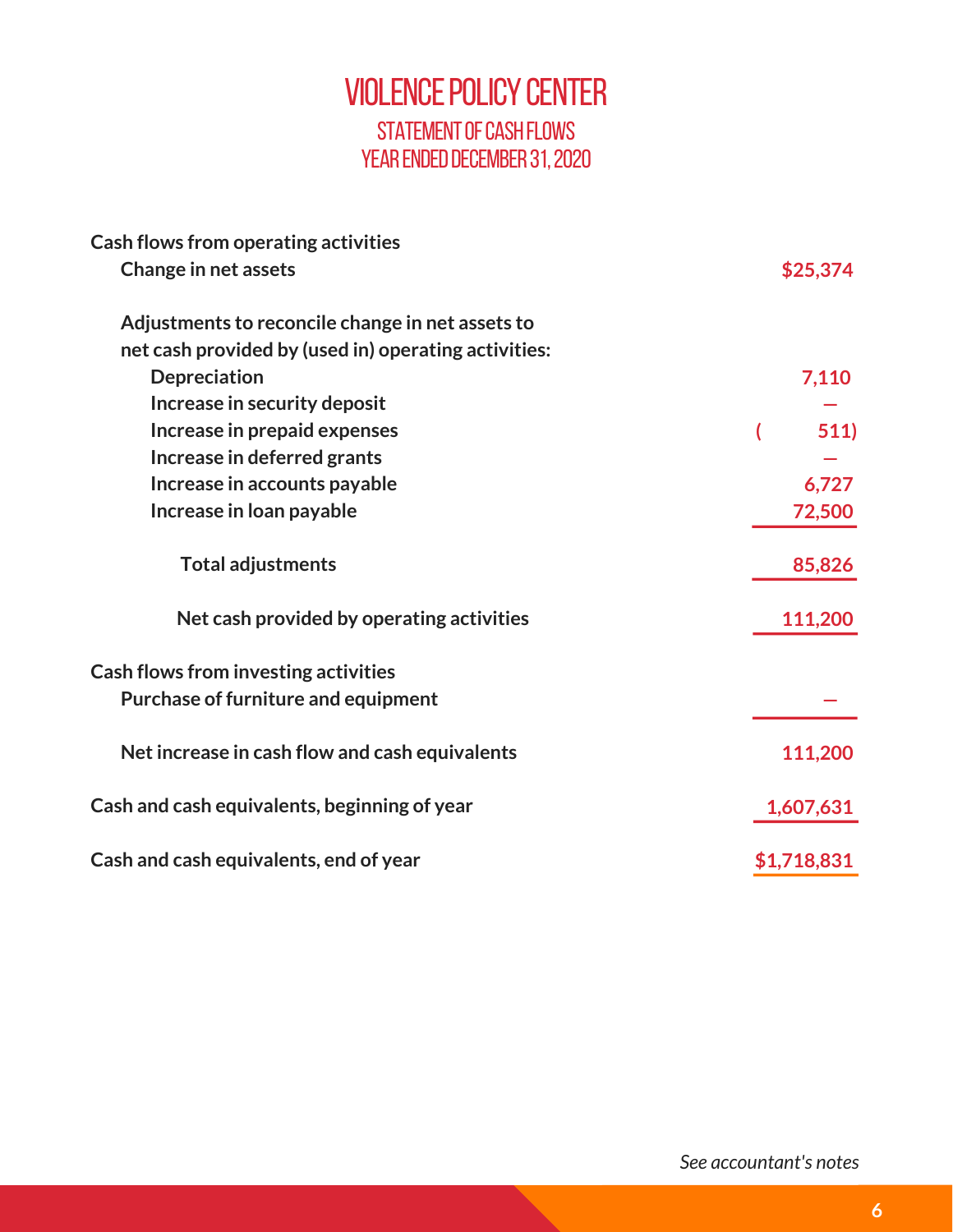## **VIOLENCE POLICY CENTER** NOTES TO FINANCIAL STATEMENTS DECEMBER31,2020

## **NOTE 1**

## Generalinformation andsummary ofsignificant ACCOUNTING POLICIES

#### **General information**

**Violence Policy Center (VPC), is a tax exempt corporation organized under the laws of the District of Columbia in 1988. VPC works to reduce firearms violence in America by approaching firearms violence as a public health issue while illustrating the need to regulate firearms as inherently dangerous consumer products.**

### **Summary of significant accounting policies**

#### *Basis of accounting*

**VPC's financial statements are prepared using the accrual basis of accounting.**

#### *Cash and cash equivalents*

**Cash on hand, deposits in banks, and highly liquid investments with original maturities of three months or less are considered cash and cash equivalents for purposes ofthese financial statements.**

#### *Property and equipment*

**Property and equipment are recorded at cost. Depreciation is recognized over the related assets' estimated useful lives, using the straight-line method. Repairs and maintenance are charged to expense as incurred.**

#### *Net assets*

**For financial statement purposes, net assets are classified as follows:**

**Without donor restrictions: Represents the portion of net assets whose use is not restricted by donors, even though their use may be limited in other respects, such as by board designation.**

**With donor restrictions: Represents the portion of net assets whose use by VPC has been restricted by donors with specified time or purpose limitations. As of December 31, 2020 there were no net assets with donor restrictions.**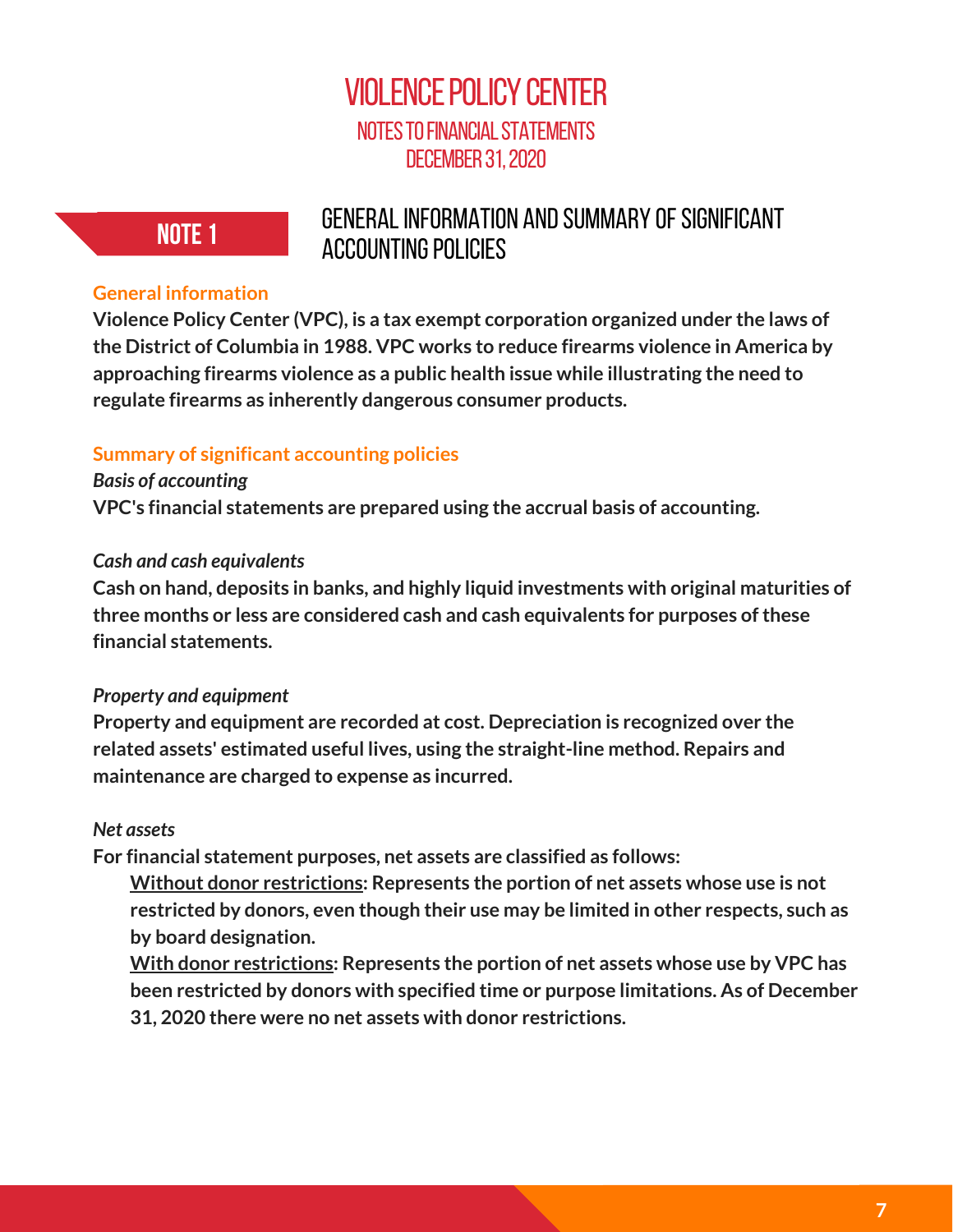## **VIOLENCE POLICY CENTER** NOTES TO FINANCIAL STATEMENTS DECEMBER31,2020

#### *Revenue recognition*

**Revenue is recognized during the period in which itis earned. Contributions are recognized in accordance with the provisions of Financial Accounting Standards Board Statement No. 116.**

#### *Expenses*

**Expenses are recognized by VPC during the period in which they are incurred. Expenses paid in advance and not yetincurred are deferred to the applicable period.**

#### *Functional allocation of expenses*

**The costs of VPC's various programs and other activities have been summarized on a functional basis in the statement of activities. Accordingly, supporting general and administrative costs have been allocated among the programs and supporting services benefited.**

#### *Subsequent events*

**Subsequent events have been considered through November 7, 2021.**

#### *New Accounting Principle*

**The Financial Accounting Standards Board (FASB) issued Accounting Standards Update 2016-14, Presentation of Financial Statements of Not-for-Profit Entities (ASU 2016-14). VPC adopted the provisions of ASU 2016-14 during the year ended December 31, 2020. In addition to changes in terminology used to describe categories of net assets throughoutthe financial statements, new disclosures were added regarding liquidity and the availability of resources and schedule of functional expenses.**

#### *Liquidity*

**VPC cash balances include money marketfunds and cash in bank. The following provides a summary of financial assets available for general expenditures at December 31, 2020:**

| <b>Cash and cash equivalents</b>              | \$1,718,831 |
|-----------------------------------------------|-------------|
| Net assets with donor restrictions            | $-$ )       |
| Financial assets available to meet cash needs |             |
| for general expenditures within one year      | \$1,718,831 |